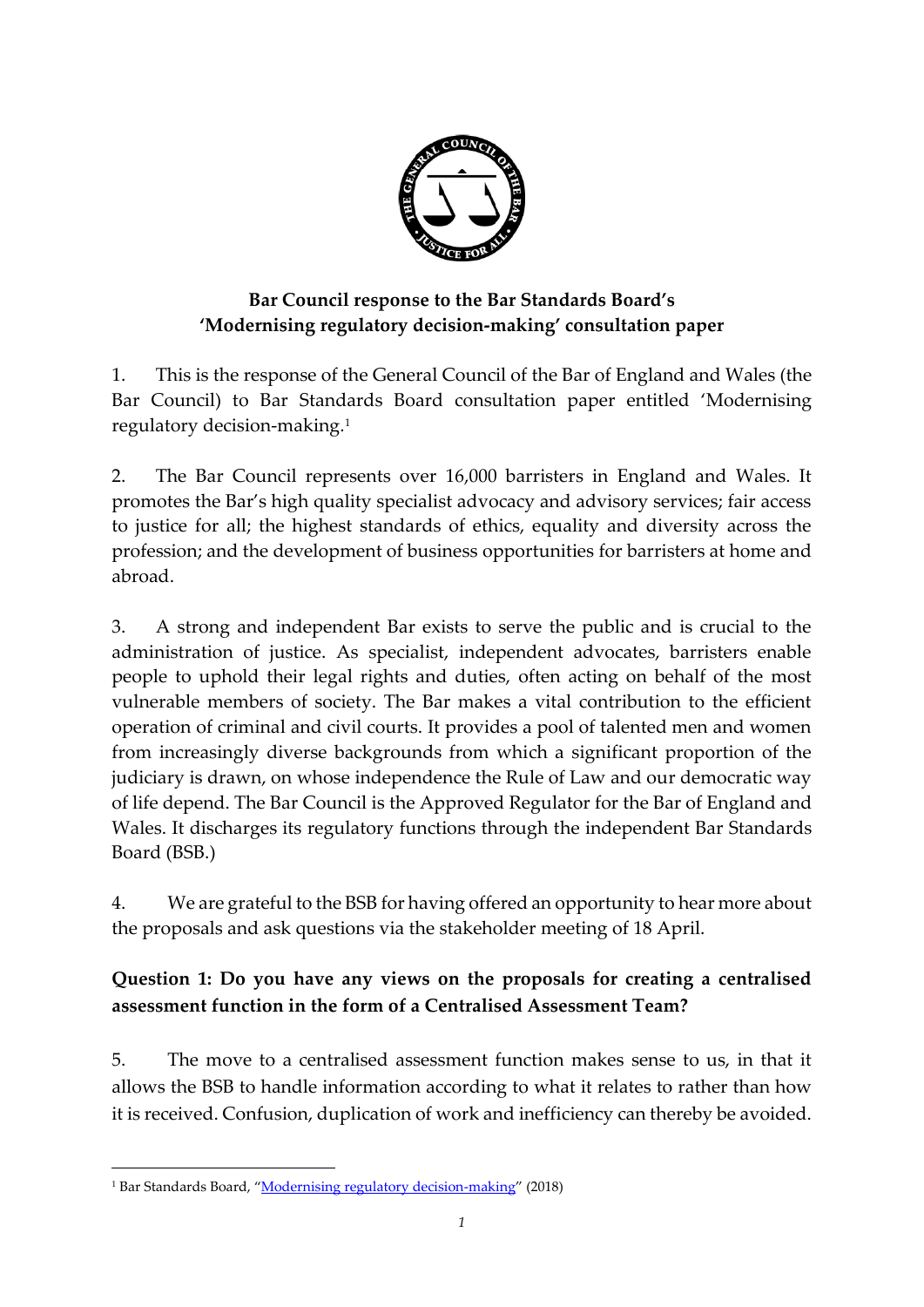6. In the consultation paper, the Centralised Assessment Team (CAT) is conceived of as a triage system that only decides whether and where to refer information within the BSB. While it will carry out its own risk assessment, it cannot decide to take any action itself—it must refer it to one of the relevant specialist teams to make a more detailed assessment, although it can decide not to take any action. We note that the draft amended regulations do not reflect any of these distinctions (and the consultation paper states that this is intentional). While the allocation of responsibility between BSB staff members may not need to be set out in the Handbook, we have concerns about the way it is drafted in terms of broad powers held by the Commissioner, which we discuss in our answer to question 4 below.

# **Question 2: Do you have any views on the proposal to move from the concepts and terminology of complaints, to the concept of "receiving information"?**

7. We can see the force behind the BSB's reasoning on this point. We recognise that the BSB is not necessarily designed or equipped to provide redress for individual complaints, in the way the Legal Ombudsman is, but rather is tasked with enforcing the Code of Conduct. To the extent that using 'information' rather than 'complaints' is more transparent and avoids creating expectations that cannot be met, this is sensible. However, we found persuasive the concern raised in the BSB stakeholder meeting of 18 April that a call to 'provide information' is potentially opaque or vague and may not encourage people to share information with the BSB. Alternative phrasing such as 'report a concern' might be clearer.

8. We welcome the assurance made by the BSB, in its consultation paper and at the stakeholder meeting, that it will continue to keep those who report concerns informed of the progress of any action the BSB is taking. Communication by a regulator helps build public confidence by reassuring them that concerns about the profession are taken seriously.

#### **Question 3: Do you have any views on the proposals for, and future structure and functioning of, the Independent Decision-Making Body?**

9. We disagree with the proposals to replace the Professional Conduct Committee (PCC) with an Independent Decision-Making Body. We note that these stem from a desire to keep up with the prevailing trends in regulatory best practice, forming part of a wider programme of reforms that has been underway since 2014. We are concerned that the BSB is already committed to the creation of an IDB and is at an advanced stage in its planning. We urge the BSB to keep an open mind as to its approach, based on the responses to this consultation.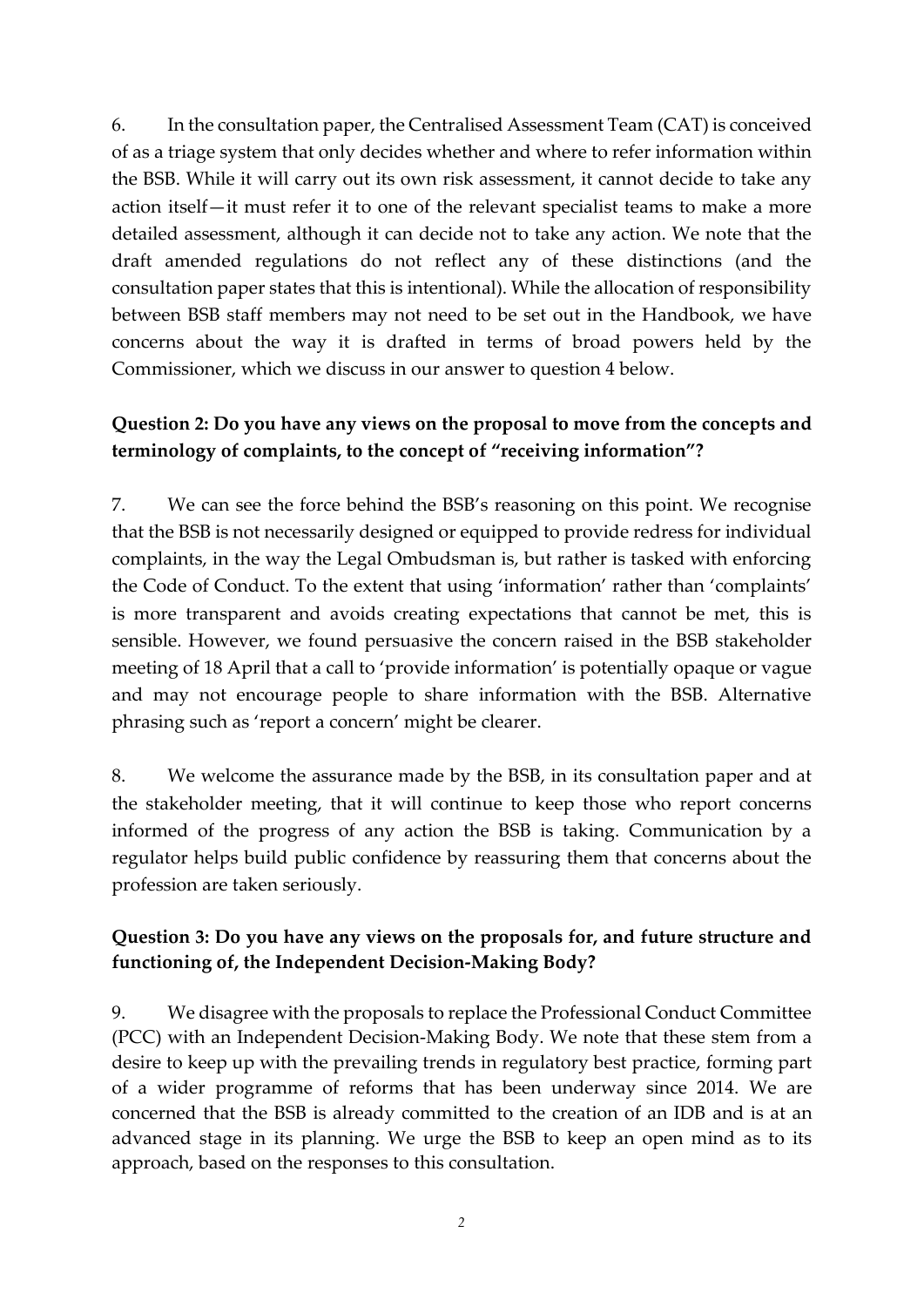10. It is worth stating at the outset that we consider the PCC to be working well and do not believe that it ought to be disbanded. The desire to keep up with regulatory best practice does not outweigh the risk of changing to an entirely different system nor does it justify changing a system that has been independently assessed to be working well. We note that the Capsticks independent review of BSB enforcement decision-making, which formed the evidence base for this consultation, cited the 'excellent input' of the PCC and the 'quality results' that it produces.<sup>2</sup> It also notes that the nature of barristers as a profession makes them particularly effective at enforcement decision-making,<sup>3</sup> a factor which should be borne in mind when transposing regulatory practices from other sectors.

11. The PCC has been responsible for making decisions in the most serious, complex cases. Our primary concern is that the new structure could lead to a loss of professional knowledge and practice area insight that comes from the wide-ranging backgrounds of those who sit on the PCC. No concrete risk of any lack of independence on the part of the PCC has been pointed to in this consultation. There is reference to its size possibly creating a perception of lack of independence,<sup>4</sup> but we find this speculative. Moreover, while the Legal Services Board is quoted as mooting separation of expert advice and decision-making,<sup>5</sup> the BSB has not articulated what (if any) problems there are with the present PCC that have led it to adopt that view.

12. Notwithstanding the fact that we have overarching concerns about the creation of the IDB, we shall comment on each of the proposals set out on page 22 onwards in the consultation paper:

- a) *Remit of the IDB*: We agree that decision-making on authorisations should be kept separate from enforcement decisions until the BSB is assured that all IDB members are fully trained on the full breadth of IDB functions. The BSB should give thought as to how it can be assured of the quality of the decision-making and how the ongoing training needs of the panel members can be met.
- b) *Executive decision-making:* We note that the new setup does not envisage much difference in the level of Executive decision-making.
- c) *Expert advice for the Executive:* The consultation paper says very little about the proposed composition of the APEX panel members, but it seems to us that their role is crucial in terms of mitigating some of the risks surrounding loss of expertise and breadth of perspective that concern us. We were reassured from

<sup>3</sup> Mr Marshall states at para 4.12: "to put it bluntly, if a Committee populated in part by experienced and high quality barristers cannot get enforcement decisions right then who can?"

**.** 

<sup>2</sup> Neil Marshall, "A Review of the Bar Standards Board's Enforcement Decision Making", Executive Summary.

<sup>4</sup> Consultation paper, *supra* note 1, at 20 (quoting the independent review).

<sup>5</sup> *Ibid*, at 19.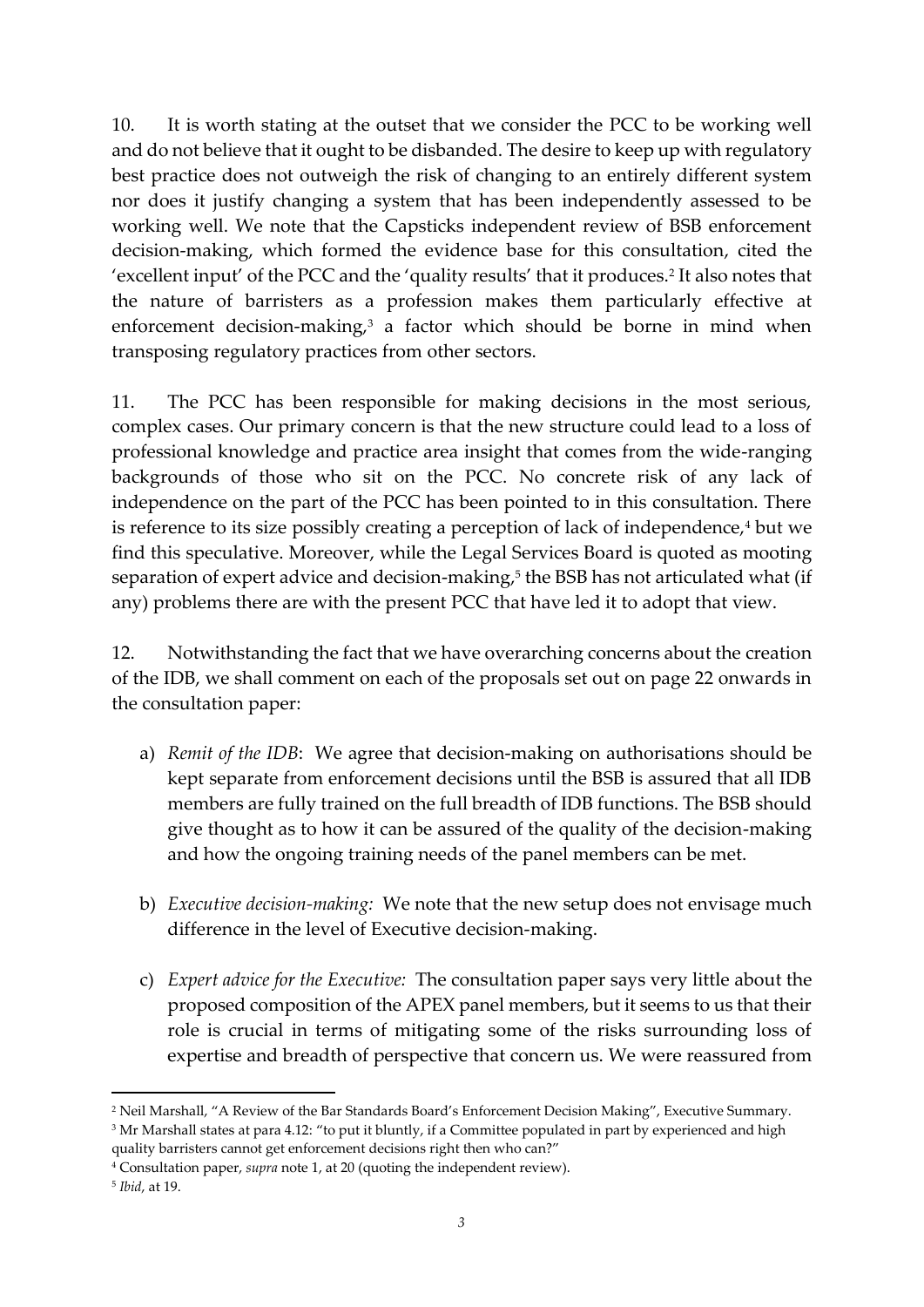attending the BSB stakeholder event on 18 April that the BSB intends to recruit new members for APEX and its composition will be broadened. We understand that it will not be as currently outlined on the BSB website. Lay members have been recruited to provide input in various areas of regulatory function and there are barristers who have expertise in competition law, equality and diversity law and regulatory law. However, we understand that barristers will be recruited in other areas such as criminal and family law. We consider that it is vital for APEX to provide high quality advice across as many of the key practice areas as possible. Our experience of working with the Bar Council Ethics Committee is that a combination of practice area specialism with perspectives from other practice areas can be crucial for ensuring a depth and breadth of understanding of some of the most complex conduct cases. In these cases, the right approach may be influenced by the legal and procedural factors specific to a particular practice area whilst needing to be judged in the broader professional context. We recognise that APEX may not provide an entirely exhaustive pool of experts but note that the BSB has given thought to sourcing other additional experts on an ad hoc basis to provide advice and we agree that this is a sensible proposal. We also agree that this is likely to be needed in only more marginal or complex cases.

- d) *Membership of the IDB:* We understand that the BSB intends to draw on a pool of 30 members – 20 lay and 10 barrister. We agree that the panel needs to be set at a manageable level to ensure the quality of training and rigorous standards going forward.
- e) *Composition of IDB panels:* We note that the consultation paper suggests that panels ought to be comprised generally of three members, two lay and one barrister. We are not convinced that three members will for allow for sufficient dialogue and discussion to establish the right course of action. It is important for the panel to be able to have a meaningful discussion and benefit from a range of different views when coming to a final position. Similarly, overly small panels will lose the benefit of shared learning identified by the independent review.<sup>6</sup> We consider that it may be more appropriate for there to be panels of five as a starting point, with panels of seven convened in cases of a serious or complex nature. We urge the BSB to develop guidelines to clarify when larger panels might be needed.
- f) *Presentation of evidence to IDB panels:* We understand from comments made at the BSB stakeholder event that the identity of the complainant will be disclosed to the IDB Panels and not more widely. Assuming that is the case, we are happy to support this change. A complainant's identity should not be made known

<sup>6</sup> *Supra* note 2, at paras 4.18-19.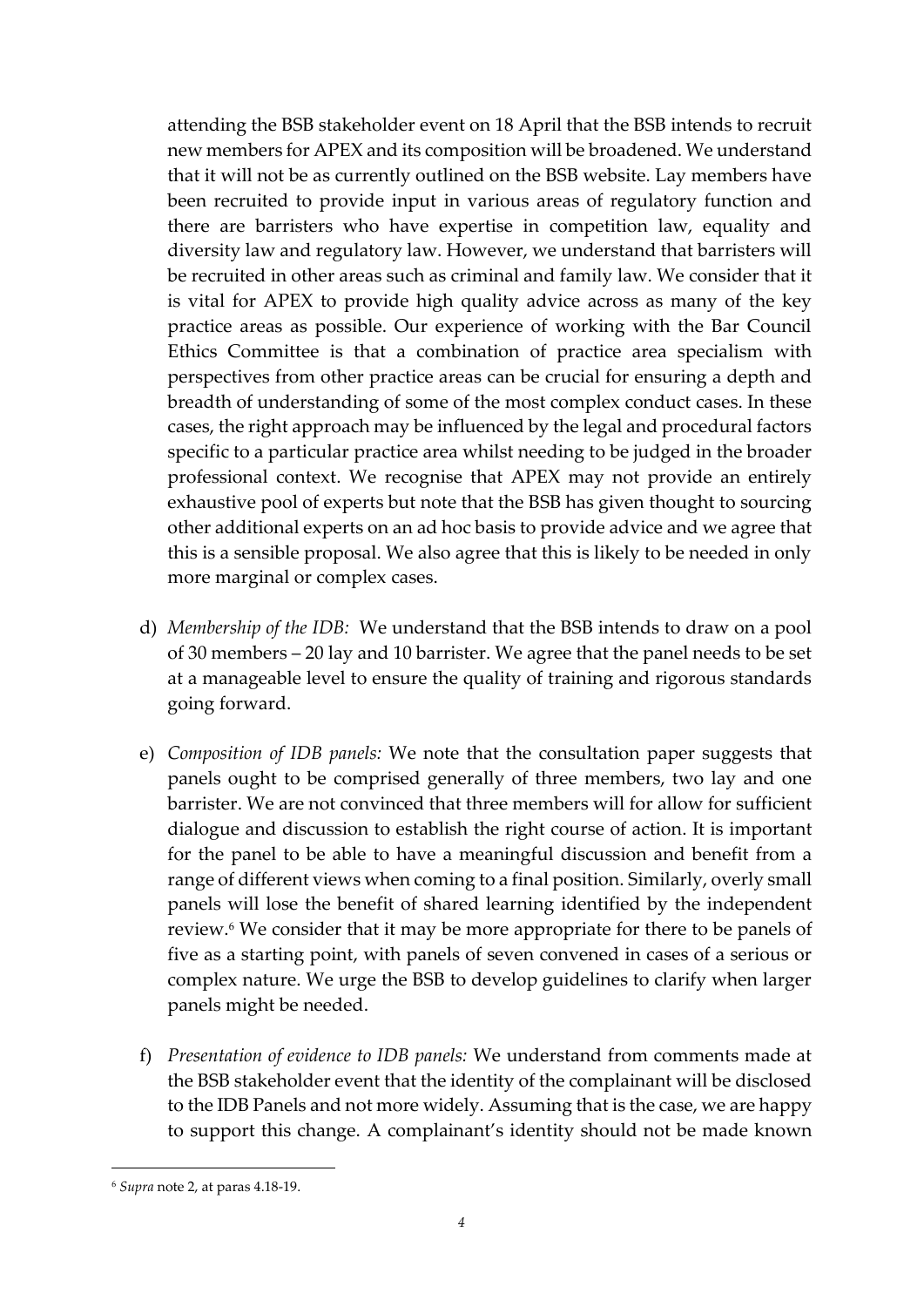more widely as this could have ramifications for those who are considering whether to report sensitive information.

- g) *Provision of the full case file to the IDB members:* This sounds like a sensible change.
- h) *Frequency of meetings:* We do not have any comments.
- i) *Virtual meetings:* We can see that there would be benefits for those who are not based in London and that this may help to broaden participation.
- j) *Recording decisions of IDB panels:* We agree that it would be helpful to record the more detailed reasons to refer cases to disciplinary action.
- k) *Pilot meetings:* We are encouraged to hear that participants who are currently PCC members have spoken positively about their work in panels. We urge the BSB, in testing larger panels, to include consideration of making a five-person panel the norm. It should also be borne in mind that the PCC members who participated in the pilots would have brought with them experience drawn from sitting on the much bigger PCC, which may not be reflective of actual IDB panels in the future.

# **Question 4: Do you consider the revisions to the Standing Orders, the Enforcement Decision Regulations and the consequential changes to the BSB Handbook will be effective in supporting the change in our approach to regulatory decision-making?**

13. The draft amendments to the Regulations succeed in streamlining the enforcement rules and making them more easily understandable. However, we are concerned about the drafting approach of giving sweeping powers to the Executive, via the Commissioner. The independent review of BSB decision-making points out that the permissible extent of staff decision-making depends on i) clear delineation of the categories of different complaints, and precise criteria for decision-making; ii) availability of expertise where needed (discussed above); iii) the absence of operational imperatives influencing decision-making; and iv) a high degree of quality assurance and audit of decisions. <sup>7</sup> The regulatory arrangements should reflect these principles, and we believe that they do not as currently drafted in Annex 2.

14. Under the existing Standing Orders and Enforcement Regulations, the PCC is entrenched as a multi-member lay/barrister body, independent of the BSB executive, with powers of investigation and enforcement. It can and does delegate these to staff, but it retains ultimate responsibility and could revoke them. We recognise that staff

<sup>7</sup> *Supra* note 2, paras 3.9-3.16.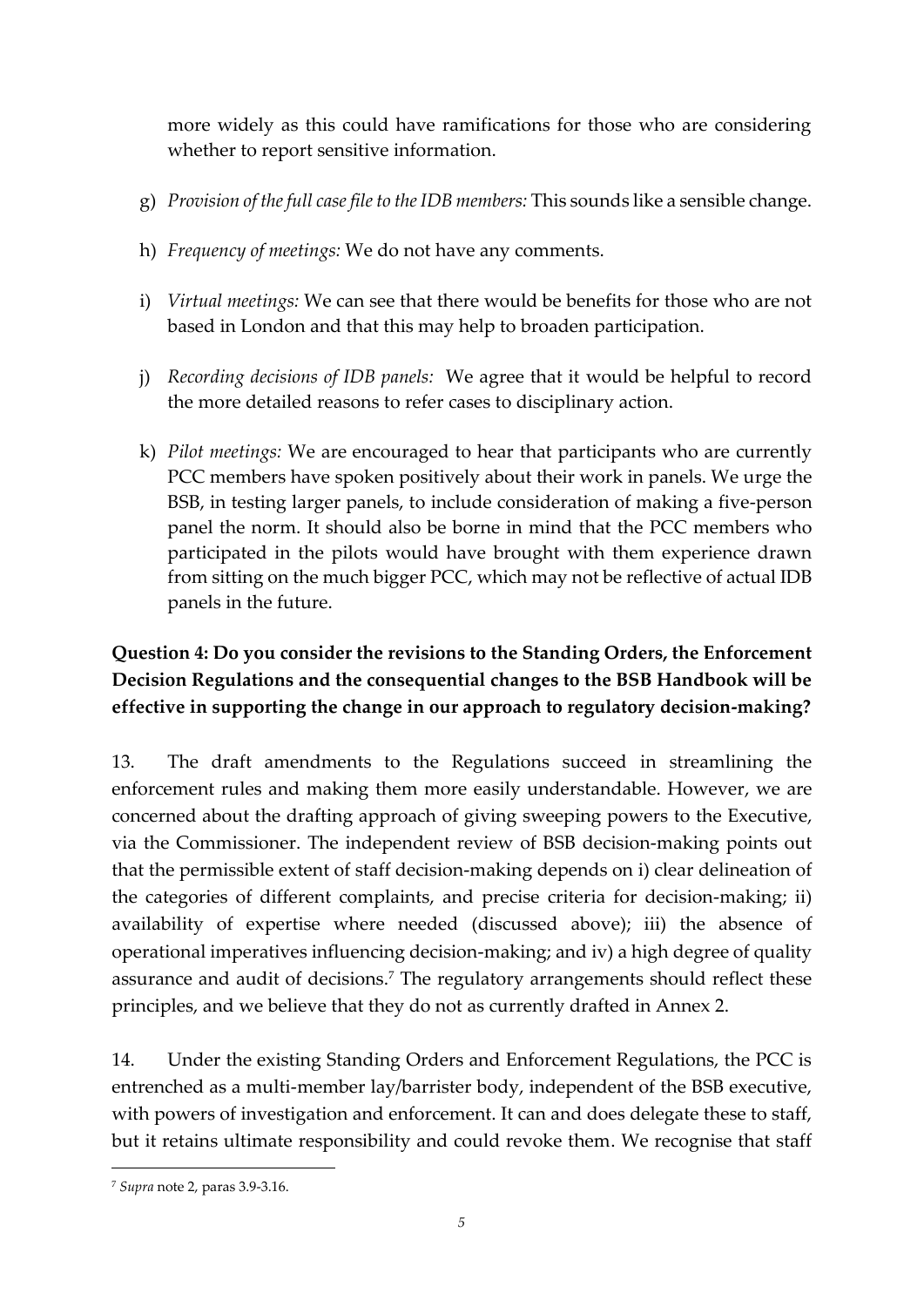currently make the majority of decisions, and it is not suggested in the consultation that the balance of staff and independent decision-making will change. However, the draft regulations in principle allow for *all* enforcement decision-making to be made by the executive. We feel that this goes too far in the opposite direction. Staff are only required to seek independent input in order to refer a case for disciplinary action (outside the enumerated grounds in rE19.4 where they can directly refer a case) or for a decision under the Determination by Consent procedure. However, there is no requirement in the draft regulations for them to choose either of those paths, and no indication of the circumstances in which they should. We trust that BSB policy documents will clarify the circumstances in which the Executive must refer decisions to the IDB (along the lines of the existing 'categorisation of complaints' guidance). Nevertheless, we believe that the rules themselves should mandate that serious or complex cases are to be decided by the IDB.

15. Moreover, the draft regulations confer all power on an office which will be held by an operational and strategic manager, the Director General. We recognise that it is a construct, and it is not likely that enforcement decisions will be made by the Director General (though the draft regulations do not preclude that). Nonetheless, the benefit of the existing regime is that the PCC is independent of the operational chain, and though it delegates powers in practice it retains ultimate responsibility for their exercise. We think the BSB should consider conferring enforcement powers on the Chair of the IDB, mirroring to some extent the PCC, or alternatively the office of Commissioner should not be held by the DG and instead should be independent of operational management.

16. The independent review also made clear the importance of credible quality assurance, and in particular highlighted the value of the existing Quality Review Sub-Committee. 8 It is vital that quality assurance be done by persons who are not part of the operational chain, and so we are concerned by the notion that the Commissioner will have this responsibility. We encourage the BSB to go ahead with the external audit mechanism it is considering. At present, without that being fully fleshed out, we are sceptical that the rules as drafted create a scheme of sufficiently accountable regulation.

**Question 5: Do you consider the changes in approach to our regulatory decision making could create any adverse impacts under the Equality Act 2010?**

<sup>8</sup> *Supra* note 2, para 4.4.